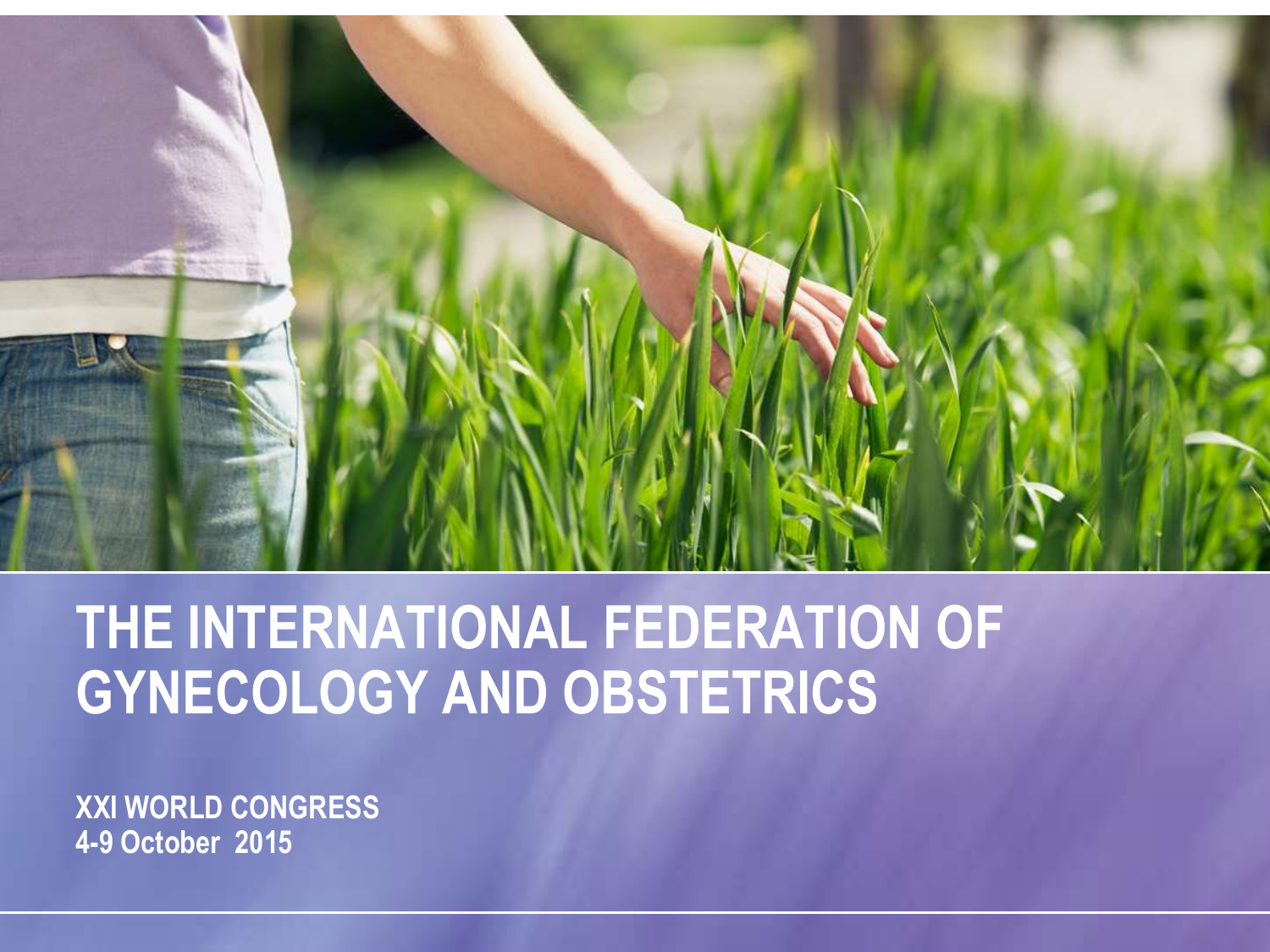

### PRE-CONGRESS WORKSHOP

**Summit on Shaping Our Planetary Legacy: Setting an Agenda for Environmental Reproductive Health**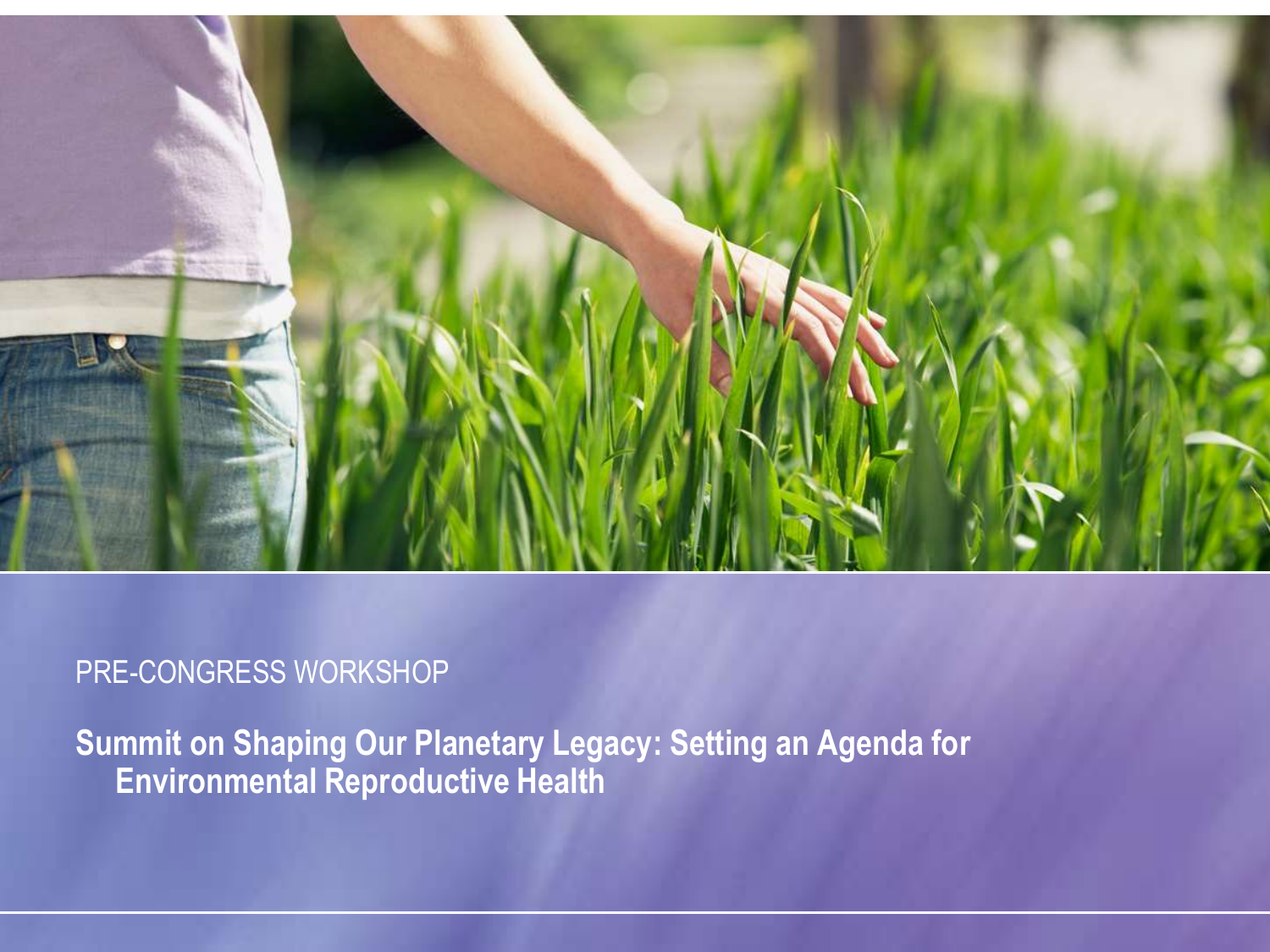

INTERNATIONAL FEDERATION OF GYNECOLOGY & OBSTETRICS **Recommendations for Preventing Exposure to Toxic Chemicals** 

**Recommendation 1:** Advocate for policies to prevent exposure to toxic environmental chemicals



Make environmental health part of health care

**Recommendation 2:**  Work to ensure a healthy food system for all

Work to ensure a healthy food system for all

**Champion** environmental justice

**Recommendation 3:**  Make environmental health part of health care

**Recommendation 4:** Champion environmental justice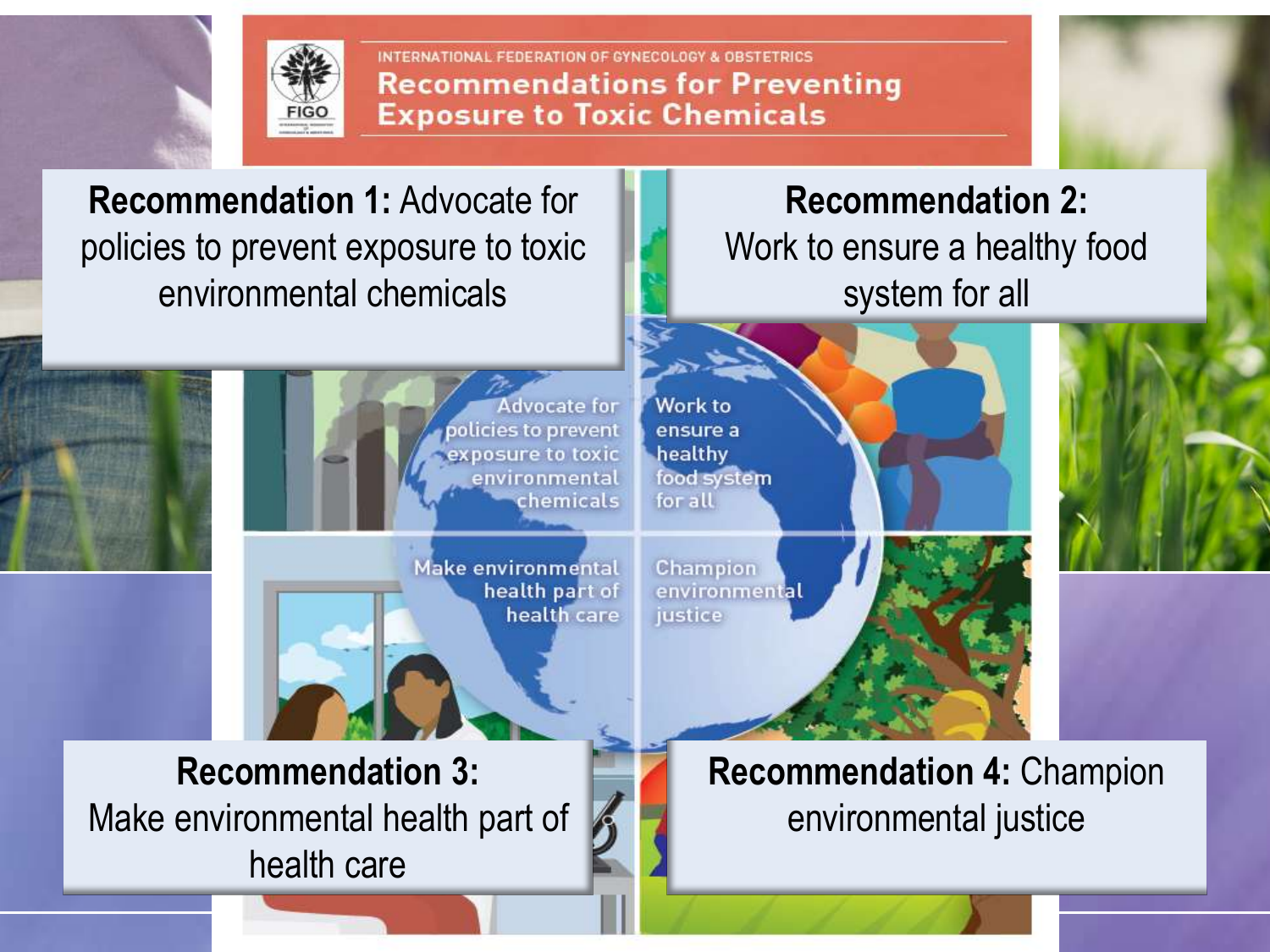## **Reproductive Health and the Environment**

# **What is "The Environment"?**



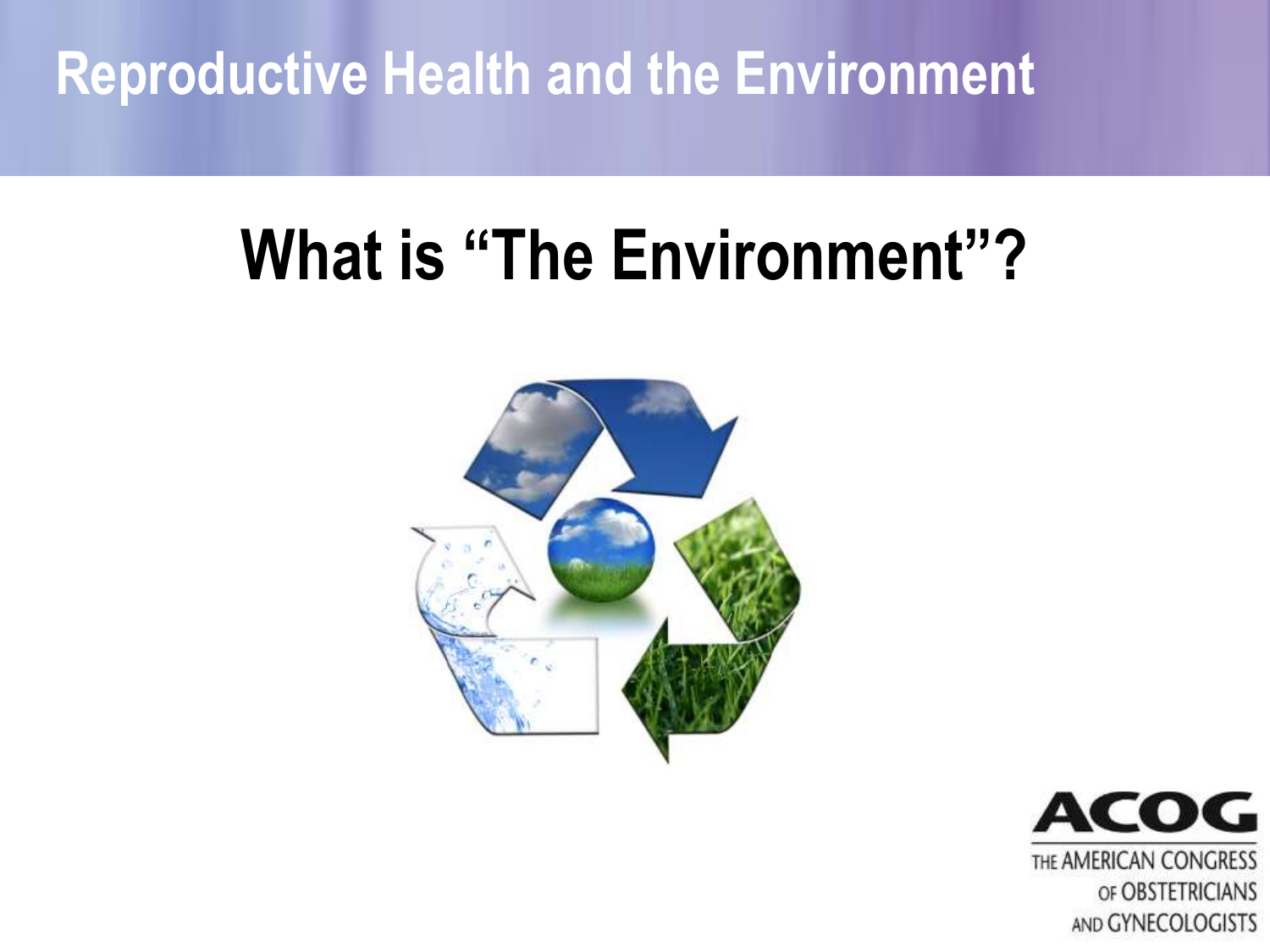# "**ENVIRONMENT**" **Includes:**

- **Industrial chemicals**
- Agricultural chemicals
- **Physical agents** (heat, radiation)
- By-products of combustion and industrial processes (dioxin)
- Foods and nutrients
- **Prescription drugs**
- **Lifestyle choices and** substance abuse
- Social and economic factors



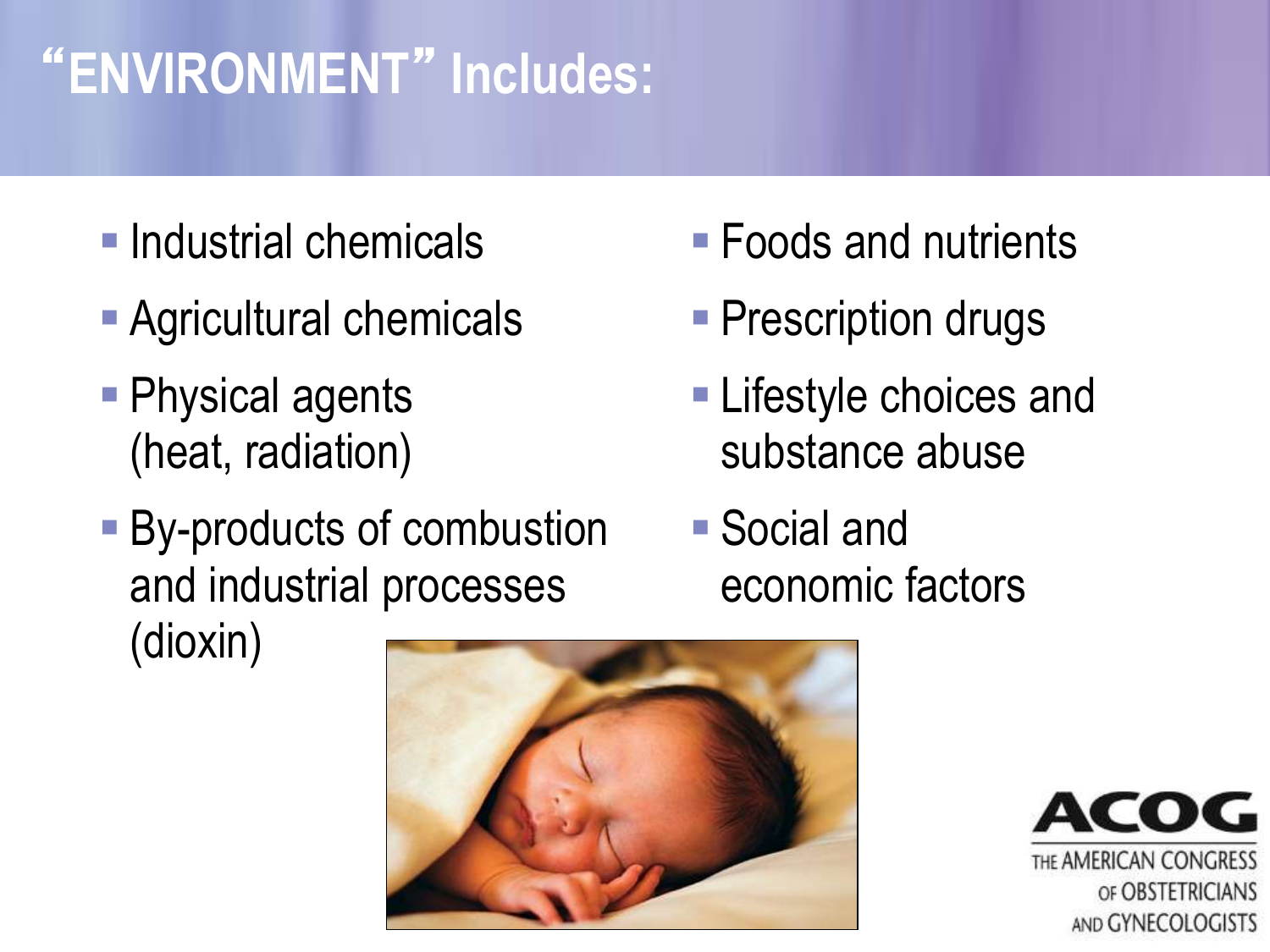## **Should We Be Concerned?**





*Dr. Birnbaum:NIEHS, Sharpe and Irvine, 2004*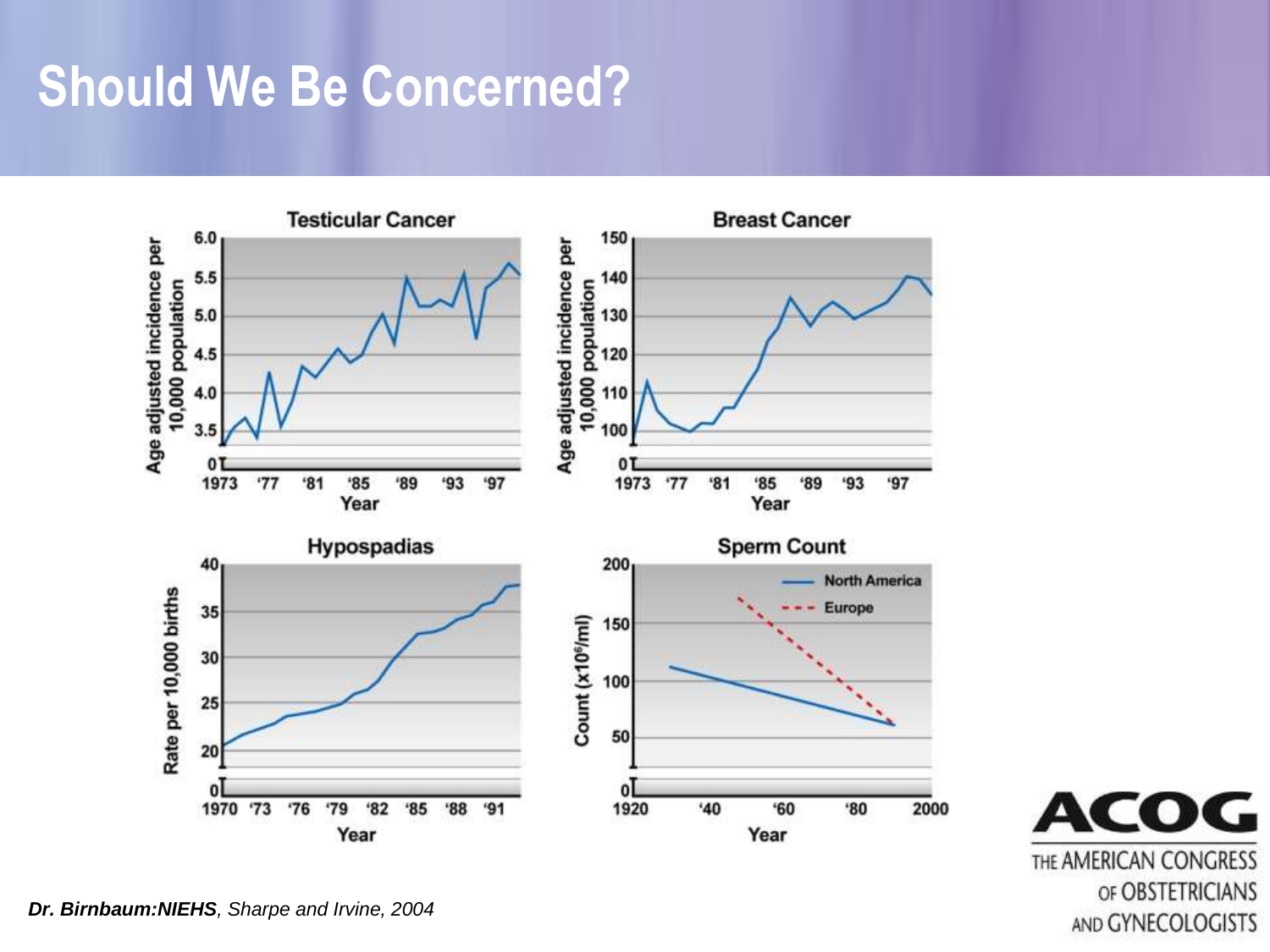## **Gene-Environment and Disease**

- Why have some diseases increased in incidence over the past 40 years?
- Genes have not changed over that time
- Recent "epidemics" of diabetes, asthma, ADHD, obesity due to environmental, dietary and behavioral changes
- We will never understand the etiology of diseases without an understanding of the role of "environment"

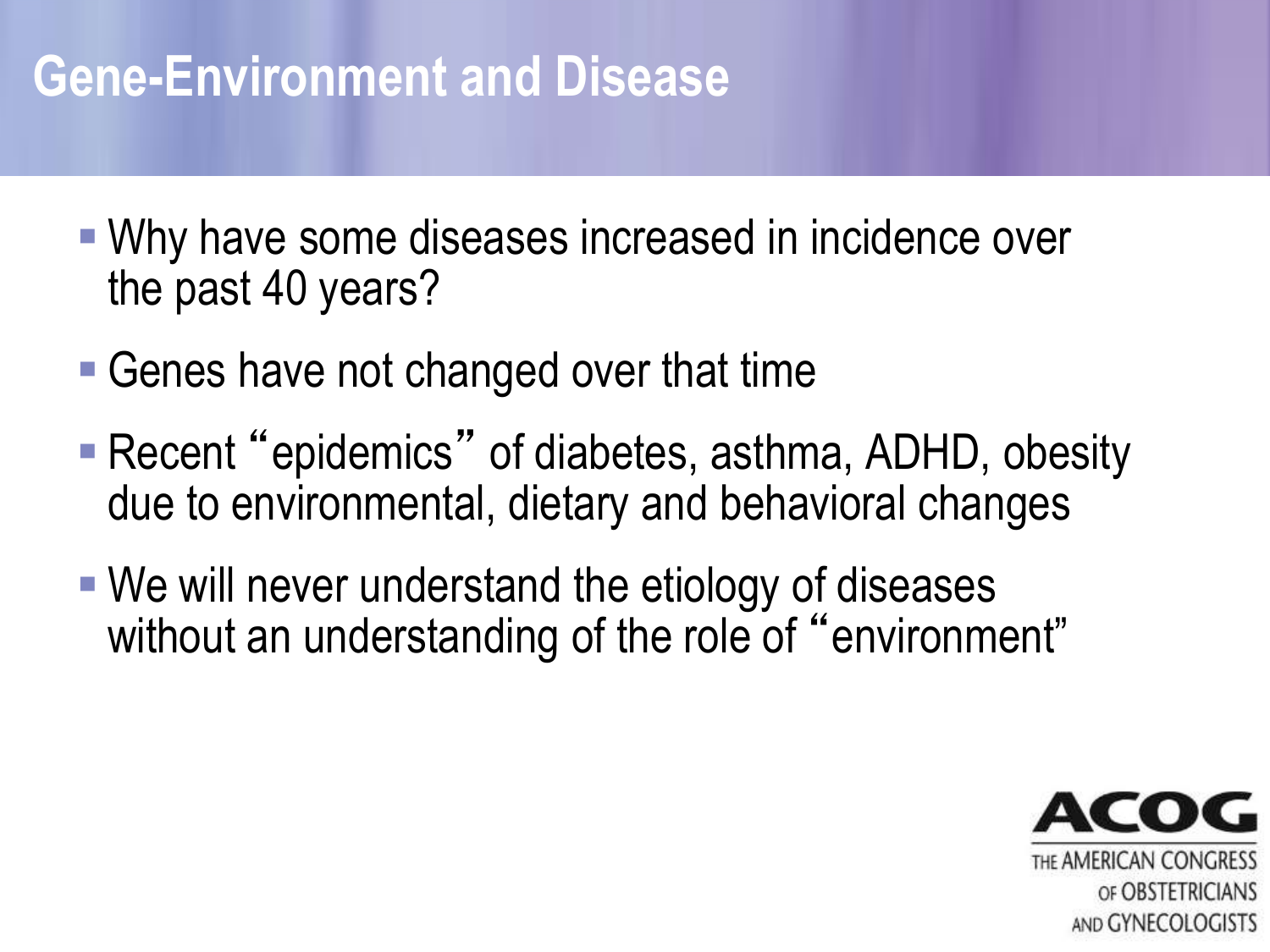# **Chemicals in the International environment**



- There are 70-100,000 chemicals in global commerce
- **Production is increasing about** 3.4% annually
- 4800 chemicals are "high volume" or exceed 1million pounds of use a year
- By 2020, LOW INCOME countries will lead the world in high volume production



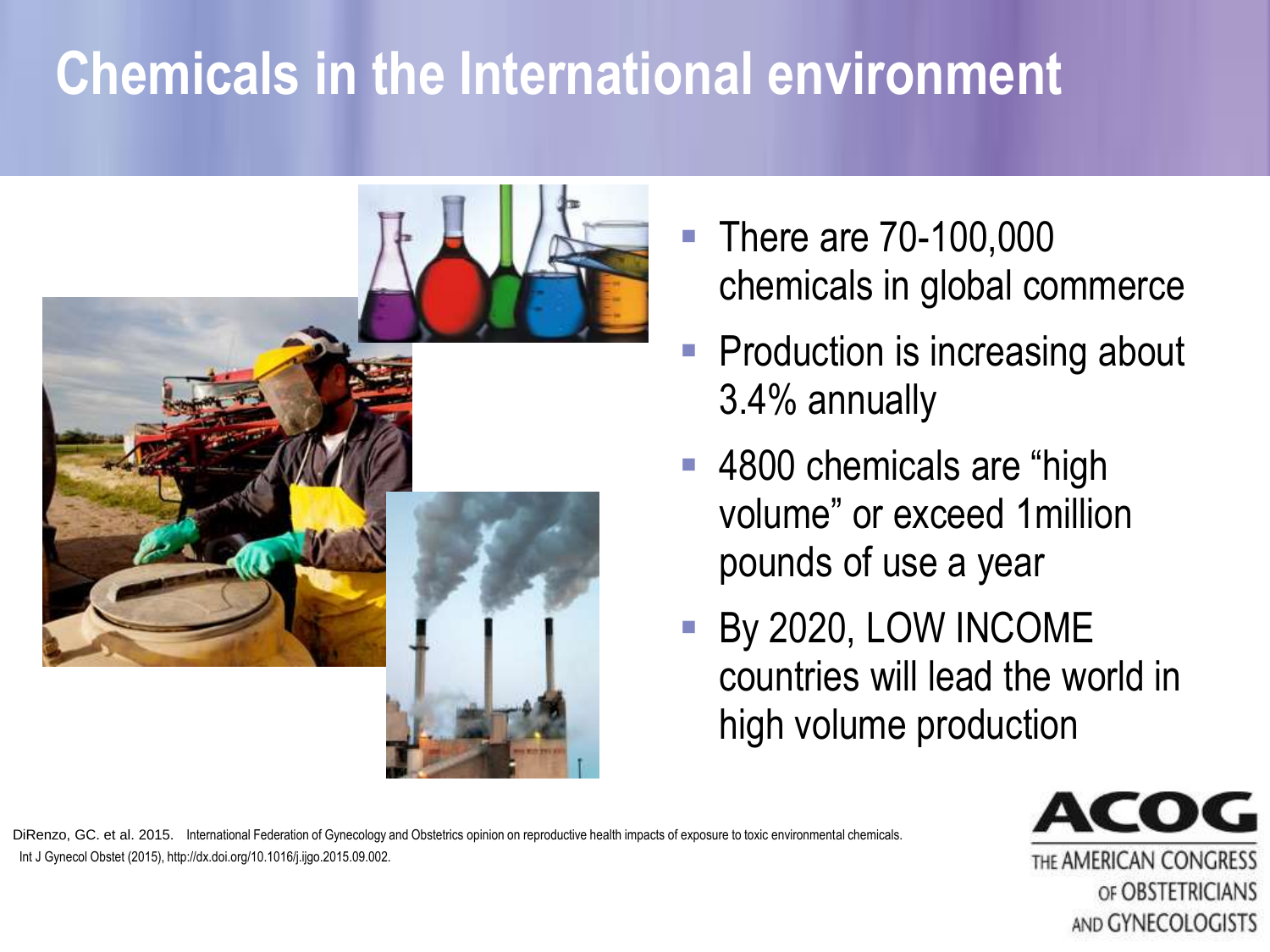# **REPRODUCTIVE HEALTH PROFESSIONALS**



American Journal of Obstetrics & Gynecology. [Volume 207, Issue 3](http://www.ajog.org/issue/S0002-9378(11)X0024-8), Pages 164–173, September 2012

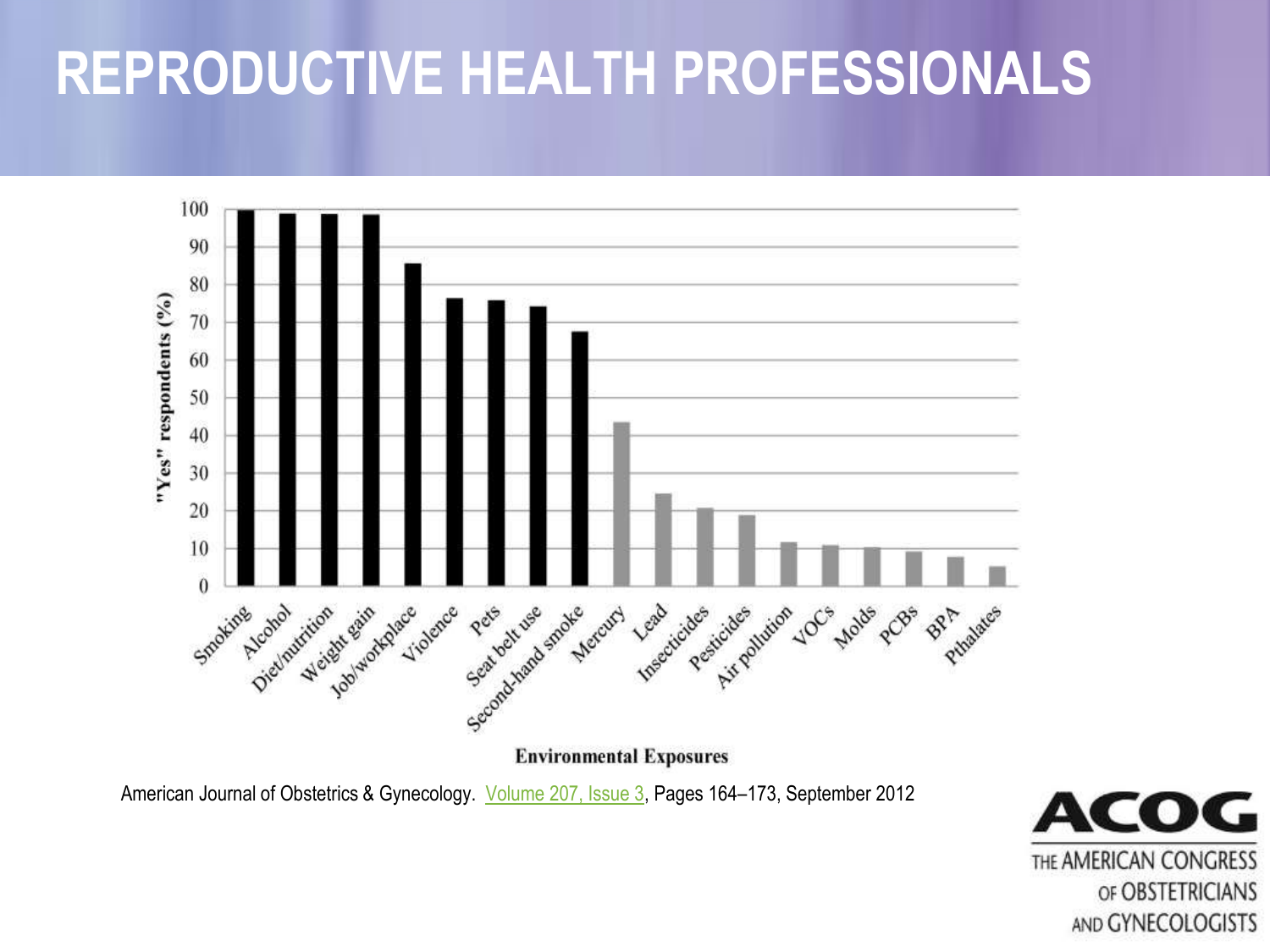### ACOG eModules

**Articles & Resources** 

**Clinical Review** 

**Committee Opinions** 

**Department Publications** 

Episiotomy

**Green Journal** 

**Guidelines for** Adolescent Health Care

**Guidelines for Perinatal** Care

**Guidelines for Women's Health Care** 

The Ob-Gyn Workforce

**Obstetric Care Consensus Series** 

**Patient Education FAQs** 



The American College of **Obstetricians and Gynecologists** WOMEN'S HEALTH CARE PHYSICIANS



# **COMMITTEE OPINION**

Number 575, October 2013

The American College of Obstetricians and Gynecologists Committee on Health Care for Underserved Women American Society for Reproductive Medicine Practice Committee

The University of California, San Francisco Program on Reproductive Health and the Environment This Committee Opinion was developed by the American College of Obstetricians and Gynecologists Committee on Health Care for Underserved Women and the American Society for Reproductive Medicine Practice Committee with the assistance of the University of California, San Francisco (UCSF) Program on Reproductive Health and the Environment. The Program on Reproductive Health and the Environment endorses this document. This document reflects emerging clinical and scientific advances as of the date issued and is subject to change. This information should not be construed as dictating an exclusive course of treatment or procedure to be followed.

**PDF** Format

### **Exposure to Toxic Environmental Agents**

ABSTRACT: Reducing exposure to toxic environmental agents is a critical area of intervention for obstetricians, gynecologists, and other reproductive health care professionals. Patient exposure to toxic environmental chemicals and other stressors is ubiquitous. and preconception and prenatal exposure to toxic environmental agents can have a profound and lasting effect on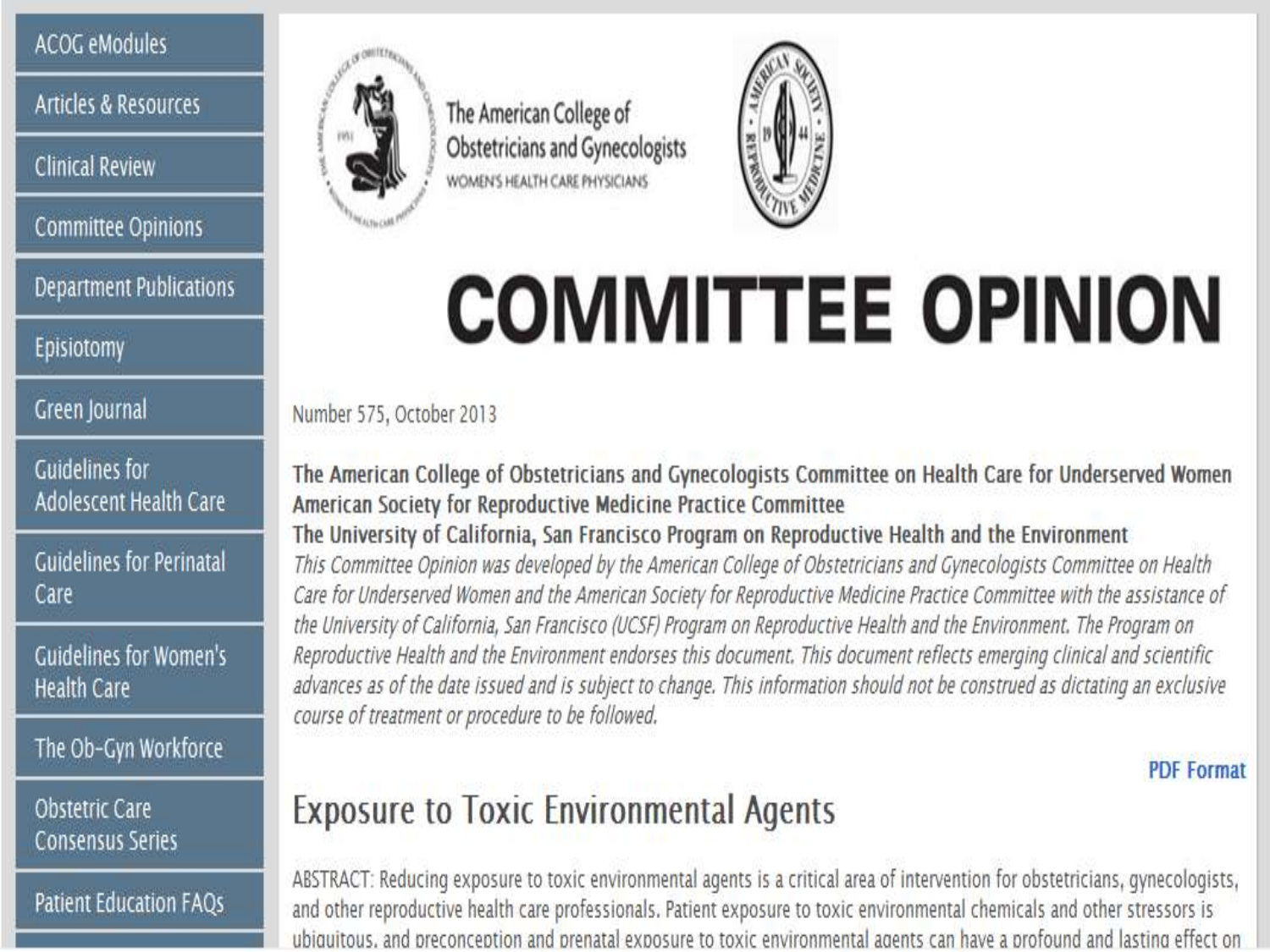

Royal College of<br>Obstetricians and Gynaecologists

Bringing to life the best in women's health care

Scientific Impact Paper No. 37 May 2013

**Chemical Exposures During Pregnancy:** Dealing with Potential, but Unproven, **Risks to Child Health**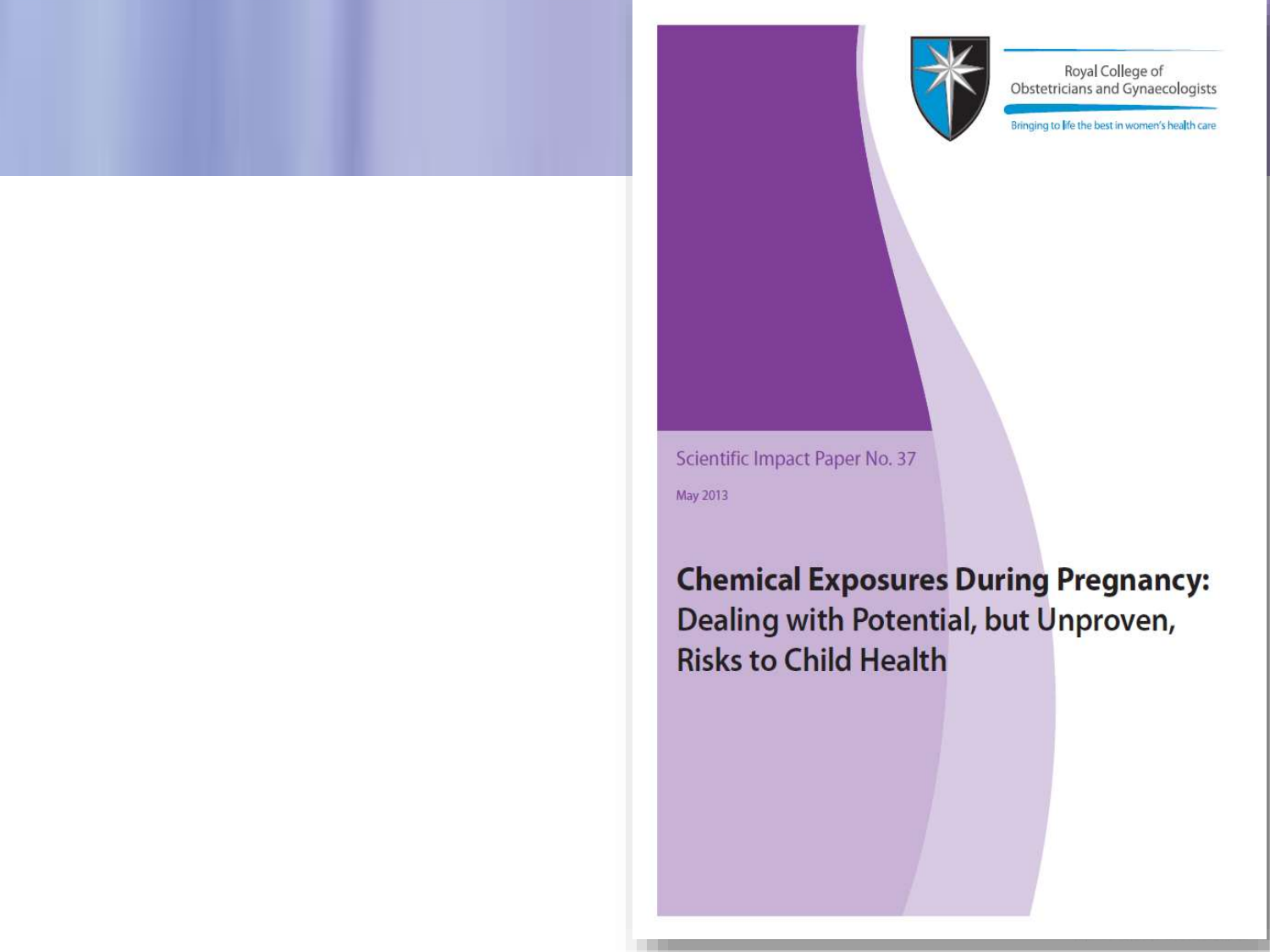

**FIGO Opinion: Reproductive Health Impacts of Exposure to Toxic Environmental Chemicals** 

### **ENDORSED BY THE FOLLOWING** HEALTH PROFESSIONAL SOCIETIES









Royal College of Obstetricians & Gynaecologists







European Society of Human Reproduction and Embryology

### SUPPORTED BY THE FOLLOWING **HEALTH PROFESSIONAL SOCIETIES**



The American College of Obstetricians and Gynecologists WOMEN'S HEALTH CARE PHYSICIANS

Society for Maternal-Fetal Medicine **Publications Committee** 

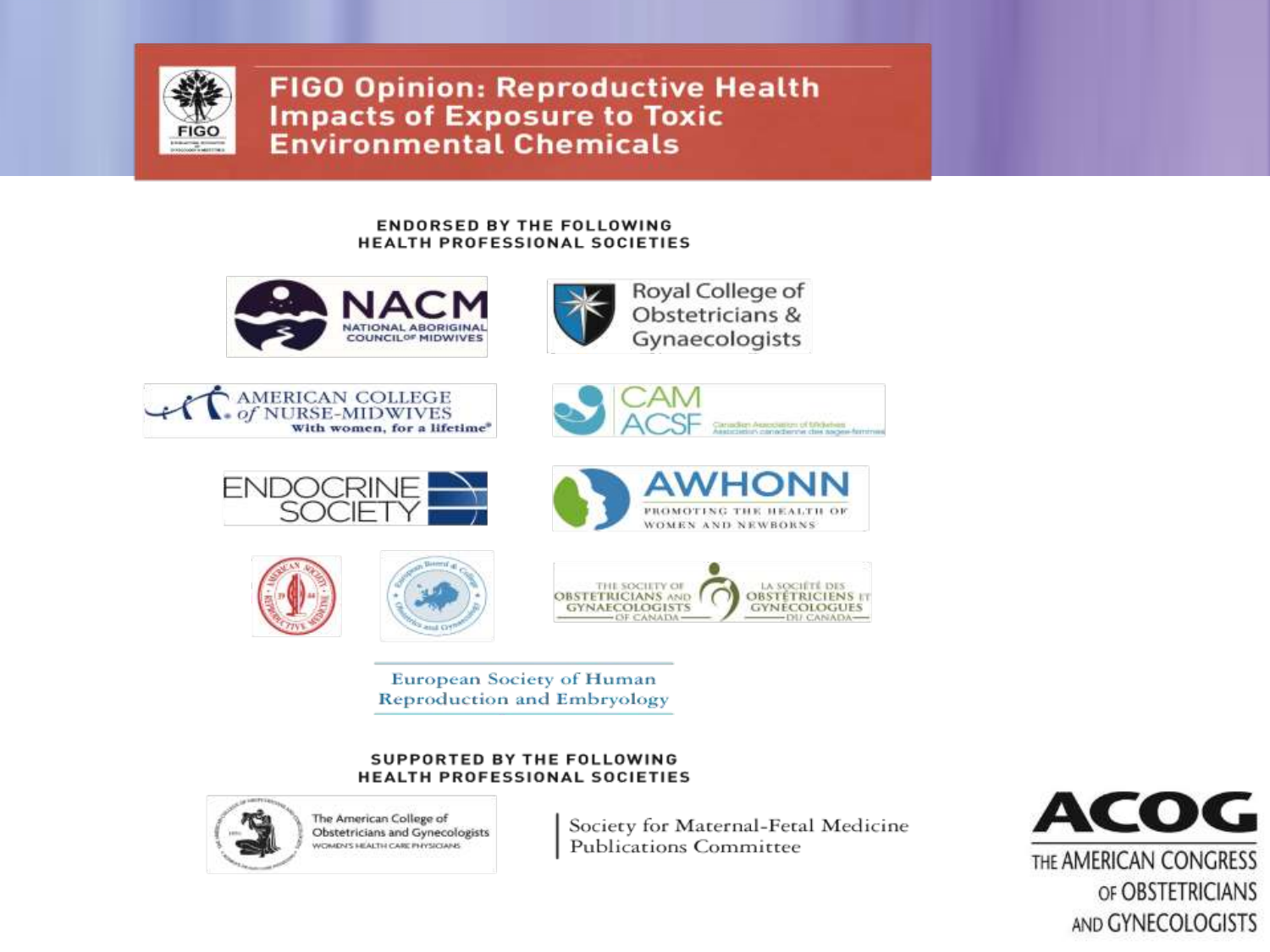

Contents lists available at ScienceDirect

International Journal of Gynecology and Obstetrics

journal homepage: www.elsevier.com/locate/ijgo



International Federation of Gynecology and Obstetrics opinion on reproductive health impacts of exposure to toxic environmental chemicals\*

Gian Carlo Di Renzo<sup>a</sup>, Jeanne A. Conry <sup>b</sup>, Jennifer Blake<sup>c</sup>, Mark S. DeFrancesco<sup>b</sup>, Nathaniel DeNicola<sup>b</sup>, James N. Martin Jr. <sup>b</sup>, Kelly A. McCue<sup>b</sup>, David Richmond<sup>d</sup>, Abid Shah<sup>d</sup>, Patrice Sutton<sup>e</sup>, Tracey J. Woodr Sheryl Ziemin van der Poel<sup>f</sup>, Linda C. Giudice <sup>g</sup>

<sup>a</sup> International Federation of Gynecology and Obstetrics, London, UK

<sup>h</sup> American College of Obstetricians and Gynecologists, Washington, DC, USA

<sup>c</sup> Society of Obstetricians and Gynaecologists of Canada, Ottawa, ON, Canada

<sup>a</sup> Royal College of Obstetricians and Cynaecologists London, UK

\* Program on Reproductive Health and the Environment, University of California, San Francisco, San Francisco, CA, USA

<sup>7</sup> World Health Organization, Geneva, Switzerland

<sup>8</sup> American Society for Reproductive Medicine, Birmingham, AL, USA

### ARTICLE INFO

Keywords:

Developmental health Environmental chemicals Reproductive environmental health Toxic chemicals Women's health

### ABSTRACT

Exposure to toxic environmental chemicals during pregnancy and breastfeeding is ubiquitous and is a threat to healthy human reproduction. There are tens of thousands of chemicals in global commerce, and even small exposures to toxic chemicals during pregnancy can trigger adverse health consequences. Exposure to toxic environmental chemicals and related health outcomes are inequitably distributed within and between countries; universally, the consequences of exposure are disproportionately bome by people with low incomes. Discrimination, other social factors, economic factors, and occupation impact risk of exposure and harm. Documented links between prenatal exposure to environmental chemicals and adverse health outcomes span the life course and include impacts on fertility and pregnancy, neurod evelopment, and cancer. The global health and economic burden related to toxic environmental chemicals is in excess of millions of deaths and billions of dollars every year. On the basis of accumulating robust evidence of exposures and adverse health impacts related to toxic environmental chemicals, the International Federation of Gynecology and Obstetrics (FIGO) joins other leading reproductive health professional societies in calling for timely action to prevent harm. FIGO recommends that reproductive and other health professionals advocate for policies to prevent exposure to toxic environmental chemicals, work to ensure a healthy food system for all, make environmental health part of health care, and champion environmental justice.

**GYNEO ROC** 

@ 2015 Published by Elsevier Ireland Ltd. on behalf of International Federation of Cynecology and Obstetrics.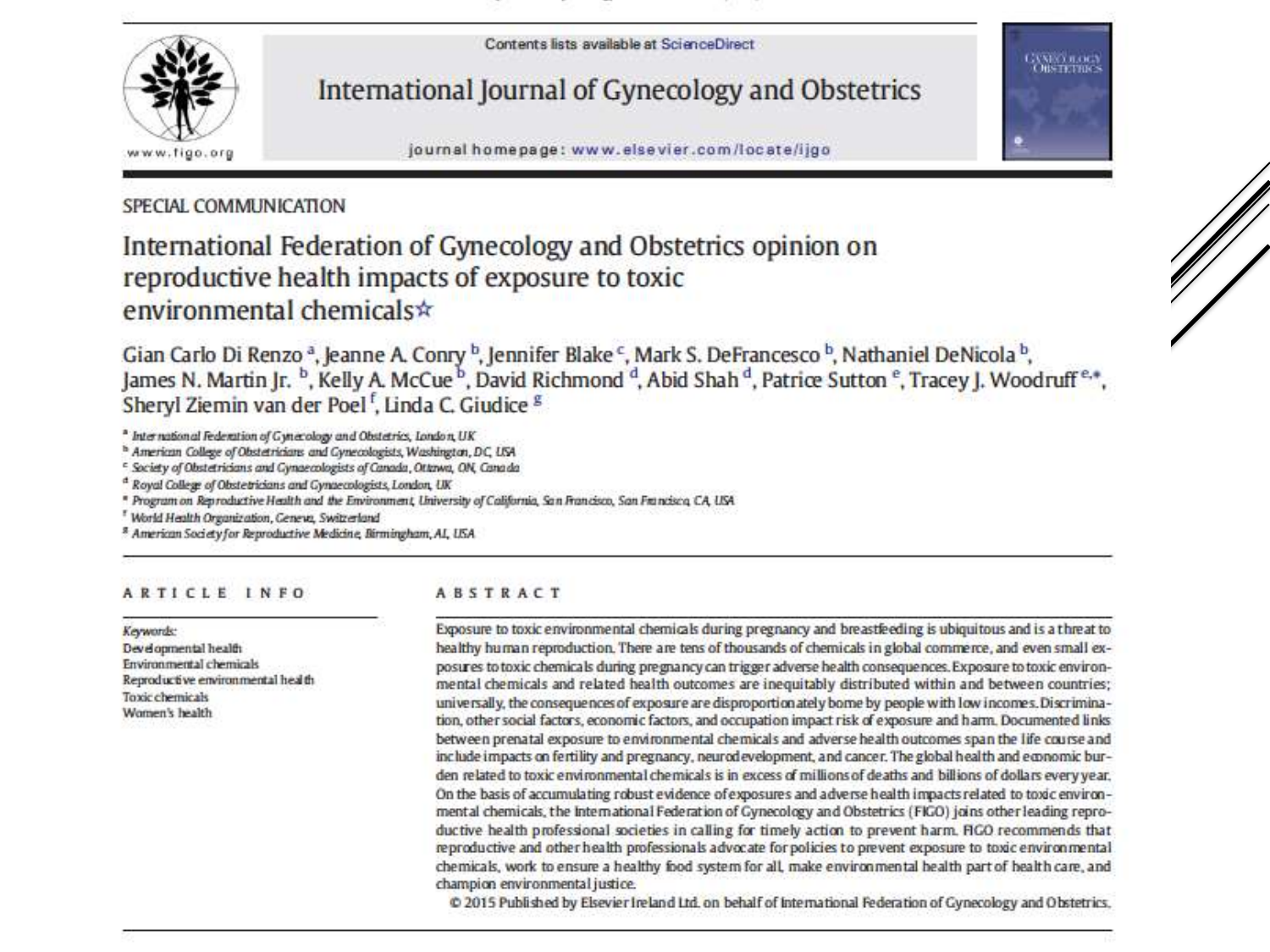### International Ob-Gyns Group Urges Greater Efforts to Prevent Toxic Chemical Exposure

### Reproductive Health Professionals Say Links Between Prenatal Exposure to Chemicals and Poor Health Outcomes Are Increasingly Evident

Vancouver - Dramatic increases in exposure to toxic chemicals in the last four decades is threatening human reproduction and health, according to the International Federation of Gynecology and Obstetrics (FIGO), the first major international reproductive health organization to take a stand on the ill-effects of exposure to toxic chemicals.

FIGO, which represents ob-gyns from 125 countries, is releasing its historic opinion urging global policies to reduce human exposure to toxic chemicals at a global conference in Vancouver on October 4-9.

"We are drowning our world in untested and unsafe chemicals and the price we are paying in terms of our reproductive health is of serious concern," said Gian Carlo Di Renzo, MD, PhD, Honorary Secretary of FIGO and lead author of the FIGO opinion. According to Di Renzo, reproductive health professionals witness first-hand the increasing numbers of health problems facing their patients, and preventing exposure to toxic chemicals can reduce this burden on women, children, and families around the world."

Miscarriage and fetal loss, impaired fetal growth, congenital malformations, impaired or reduced neurodevelopment and cognitive function, and an increase in cancer, attention problems, ADHD behaviors, and hyperactivity are among the list of poor health outcomes linked to chemicals such as pesticides, air pollutants, plastics, solvents,<sup>1</sup> and more, according to the FIGO opinion.

World chemical manufacturing has grown rapidly over the past 40 years and developing countries will lead the world in growth rate for high volume chemicals within five years, according to FIGO. In the U.S. alone, an equivalent of more than 30,000 pounds of chemicals per person is manufactured or imported and yet the vast majority has not been tested. Chemicals travel the globe via international trade agreements such as the Transatlantic Trade and Investment Partnership (TTIP) currently being negotiated between the European Union and the United States. TTIP has been criticized by environment



<sup>1</sup> These are only a few examples of toxic environmental chemicals. There are 70,000 to 100,000 chemicals in global commerce; approximately 4,800 "high-production volume chemicals" constitute the vast majority in global production. References: OECD Environmental Outlook to 2030. Paris, France: Organisation for Economic Co-operation and Development; 2008. The European Environment, State and Outlook 2010: Assessment of Global Megatrends, Copenhagen, Denmark: European Environment Agency; 2010:80-91.